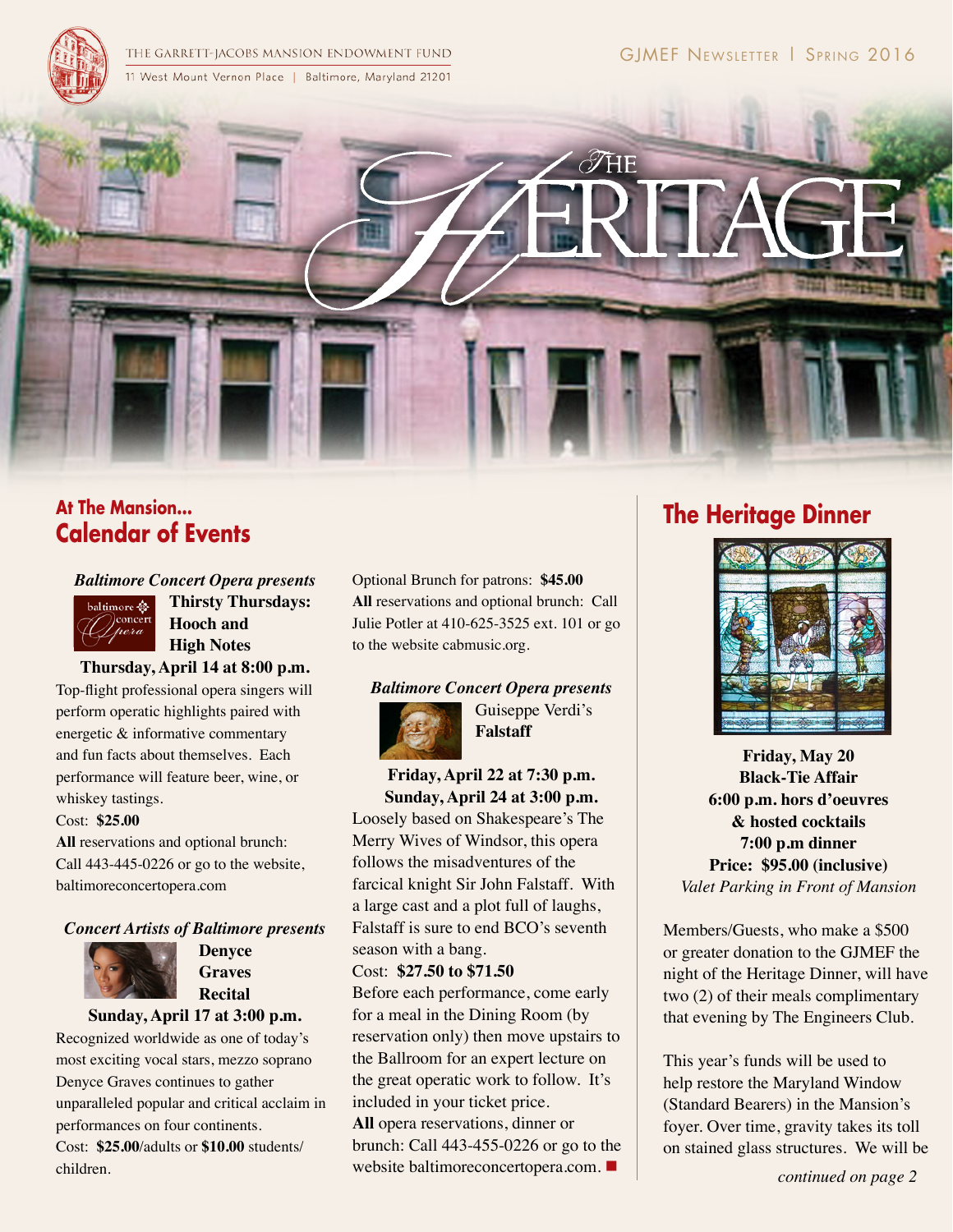

 ${\rm T}_{\rm HF}$ **GARRETT-JACOBS MANSION ENDOWMENT FUND** 

## **Board of Trustees**

The Garrett-Jacobs Mansion 11 West Mount Vernon Place Baltimore, Maryland 21201-5190 410-539-6914

www.garrettjacobsmansion.org

Mr. Carl Eastwick, *President* Mr. Frank Dittenhafer, *Vice President* Mr. Douglas F. Suess, *Treasurer* Dr. Kathleen Waters Sander, *Secretary* Mr. Robert W. Crosby Mr. Michael Dick Mr. James A. Durkay Mr. David H. Gleason Mr. Johns W. Hopkins, Jr. Ms. Lisa Keir Mr. Robert F. Leach Mr. J. William Middelton Ms. Judith Proffitt Mr. Bruce T. Votta Mr. John Carroll Weiss, III

Heritage Editor: Jo Anne Sabas

*"Heritage" is distributed to members and friends of The Garrett-Jacobs Mansion Endowment on a quarterly basis.*

## **Advisory Board**

James Abbott Jeffrey Buchheit The Honorable John Carroll Byrnes J. Joseph Clarke, Jr. James D. Dilts Charles B. Duff Elaine Eff James Garrett Eva Higgins Lance Humphries Henry Johnson Lisa Keir Cindy Kelly Leslie King-Hammond Zippy Larson Bernadette Low, PhD Jane McConnell Travers Nelson Walter Schamu Andrew Van Styn Gary Vikan Courtney B. Wilson

## **MISSION STATEMENT**

The mission of the Garrett-Jacobs Mansion Endowment Fund is to preserve and restore the Mansion as a National Historic Landmark and to share the history, architectural and civic legacy of the Mansion for the benefit and education of the public.

# **Another Great Success... Fireball 2016**

**No-chaired by Chris McCarthy,** Jessica Sounder, and Kurt Wallace, this year's event was a **sellout**. It was decided that the event would have a Winter theme which could be seen throughout the evening included in the food, drinks, and entertainment. The evening started off with the Marissa Muro Trio entertaining the guests while hors d'oeuvres were being served. Following the Trio was the band the Klassix. The Band created a fun and upbeat atmosphere in the Ballroom. Some of the unique drinks served in keeping with the Winter theme were the Mango Chill, Smitten Mittens, and Fireside Delight. Guests were able to take home a photo from the photo booth provided by Gravity 180. Fireball 2016 was able to raise **\$60,000** for the Garrett-Jacobs Mansion Endowment Fund.

## **The Heritage Dinner**

*from page 1*

reinforcing the framework to preserve this important work by Louis Comfort Tiffany.

*Here is Chef Koven's Menu:* **First Course:** Herb Crusted Lamb with a Honey Mustard Horseradish Sauce.

**Second Course:** Cold Curried Carrot & Coconut Soup garnished with Fried Plantain.

#### **Third Course:**

Jumbo Lump Crab Salad over a bed of Frisέe & Endive with Mango, Avocado, Yellow & Red Peppers with a Mint-Lime Vinaigrette.



Thanks to all the sponsors who were: **Evapco** – Main Bar, **N.H. Yates & Co.** – Specialty Drinks Bar, **Emjay** – Courtyard Bar, **Siemens** – Sushi Bar, **Havtech** – Patron Bar, **ATS** – Beer Bar, **Southern Mech** – Bourbon Bar, **Trane**- Rum Bar, **United Energy Products** - Entertainment, **Asbestos Specialists** – Lower-Level Bar, **Compliance Environmental** – Photo Booth, **Chesapeake Systems** - Raw Bar, **Hudak** – Lower-Level Bar, and **Victaulic** – Coffee Bar. ■

#### **Fourth Course:**

Tenderloin Filet filled with Mushrooms & Boursin Cheese, seared & topped with Bordelaise Sauce. Served with White Asparagus, garnished with Fried Parsnips.

## **Fifth Course:**

Sacher Torte with Almond Ice Cream.

There will be wine pairings with the dinner courses and after-dinner whiskeys and cordials.

## **Reservations: Contact Patti at patti@esb.org, 410-539-6914 or J Bitner for details** n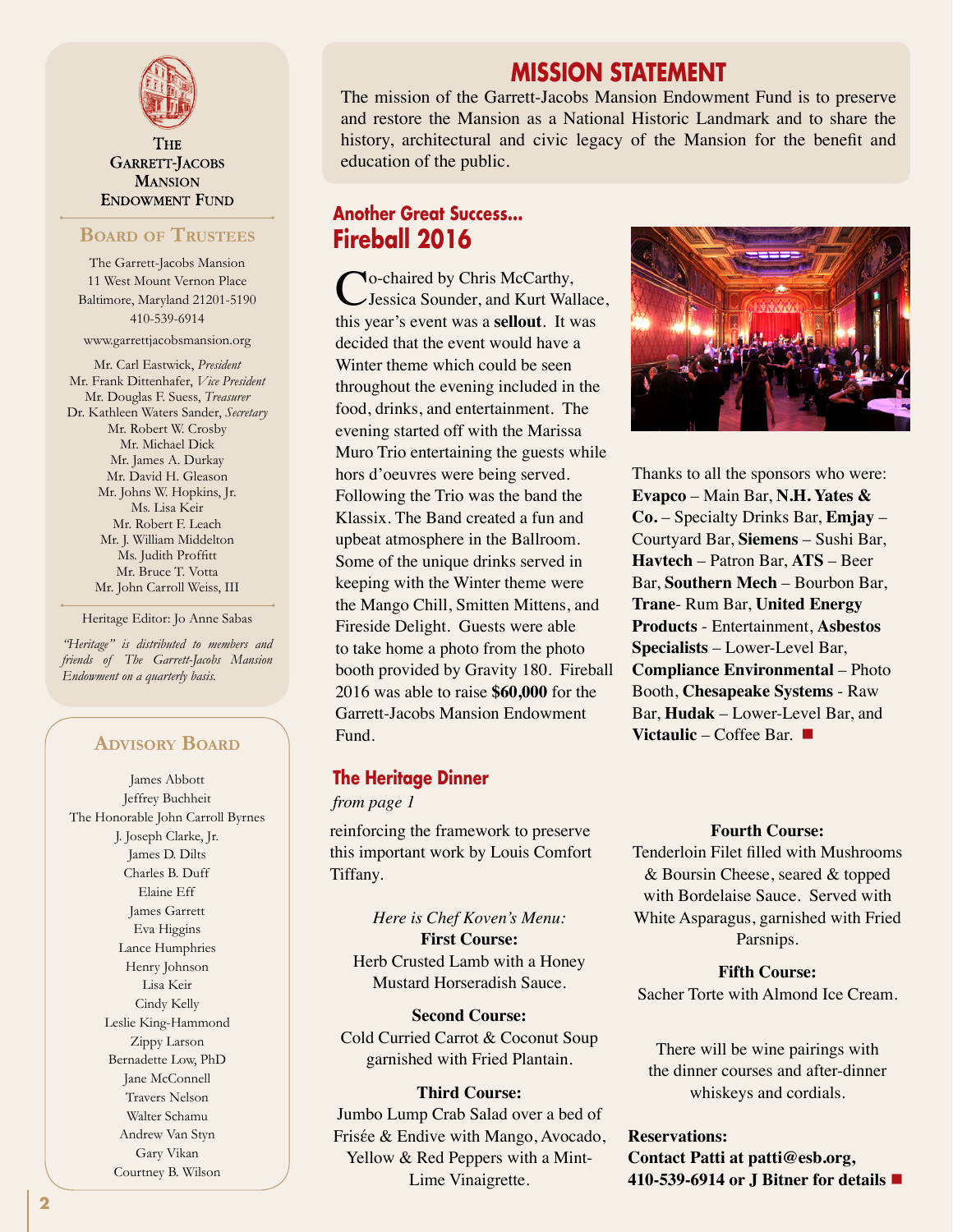# **Saying Goodbye... Kathleen Waters Sander, Ph.D.**

Dr. Kathleen Sanders is resigning from the GJMEF<br>Board of Trustees at the end of her term this year. She summed up her time on the Board with the following:

"It has been my great pleasure to serve three terms on the Board of Trustees of the GJMEF. For the past ten years, I've enjoyed being a part of the collaborative efforts of the GJMEF and the ESB to restore the Mansion to its former glory. A century ago, the New York Times described the Mansion as 'Mrs. Garrett's Palace.' Mrs. Garrett spent thirty years and over \$1 million and employed only the finest architects, designers, and craftsmen to create what would become one of the most opulent Gilded-Age mansions on the East Coast. I would like to thank the dedicated trustees of the GJMEF, the ESB, and many generous donors who continue to make Mrs. Garrett's Palace Baltimore's architectural jewel."

Now to Dr. Sander's role and historical contributions along the way. Her association with the Garrett-Jacobs Mansion began in the winter of 2006 when she researched and wrote a paper for the Third Annual Symposium entitled, "The Public and Private Lives of Mary Elizabeth Garrett: In Her Own Words." With the tone and cadence of an accomplished actress, Yvonne Erickson delivered the paper, written in the first person, as a moving tribute to Mary Elizabeth Garrett, and of course, Dr. Sander.

In the Spring of 2007, Dr. Sander became a founding member of the GJMEF's Advisory Council. By 2010, she was its President. In March, the actress Kate Briante portrayed Mary Elizabeth Garrett under the Baltimore Living History Series. Kathy, who meticulously researched Miss Garrett was on hand before an audience of 100 in the Ballroom. She joined the GJMEF Board of Trustees that year. Along the

way, she became the Friends of the Mansion liaison with the B&O Railroad Museum securing Courtney Wilson, Executive Director who gave a lecture in the Mansion on the



Garretts and the B&O Railroad. Judith Proffitt, Trustee, who worked with her on Friends of the Mansion, stated "Kathy Sanders has provided intellectual leadership to the Garrett-Jacobs Mansion Endowment Fund through her scholarship of the Garrett family history and through her experience in development." In 2013, Kathy delivered a lecture entitled "Creating the Garrett Dynasty: Robert Garrett I and John W. Garrett, part of a four-part lecture series. In 2008, The Johns Hopkins University Press published her biography on Mary Elizabeth Garrett. A biography on John Work Garrett will be published soon. There's more to tell about Kathy but not enough room in this space. She was never boastful.

Carl Eastwick, President of the GJMEF stated "Kathy provided us with a window into the world of the Garrett family. No person knows the family and their times better than Kathy. She shared that knowledge with an infectious passion. Everyone who cares about the Garrett-Jacobs Mansion received the benefit not only of her scholarship, but also her active participation in the work of the Endowment Fund."

There's no one quite like her.  $\blacksquare$ 

## **Capital Campaign's Progress**

ale Whitehead, ESB Executive Director reports that the Capital Campaign starting a little more than one year ago has had some success. So far the Campaign has been supported by three major grants, 24 non-member individuals and firms, five associate societies, and 63 members and firms that represent about 15% of ESB's total membership. The total funds that have been confirmed are **\$1.9 Million**. Capital improvements are funded through The Endowment Fund. The projects include elevator access to all floors,

well-appointed ADA-compliant restroom facilities that will replace two of the four current restrooms, permanent emergency egress stairs including a new secondary entrance/ exit for the building, and additional meeting space. The Garrett Jacobs Mansion Endowment Fund is a 501(c)(3) organization; donations are tax deductible to the extent allowed by law. Time is of the essence. Now is the time to make a pledge, get a tax deduction, and allow us to "green light" this long-anticipated and important work.  $\blacksquare$